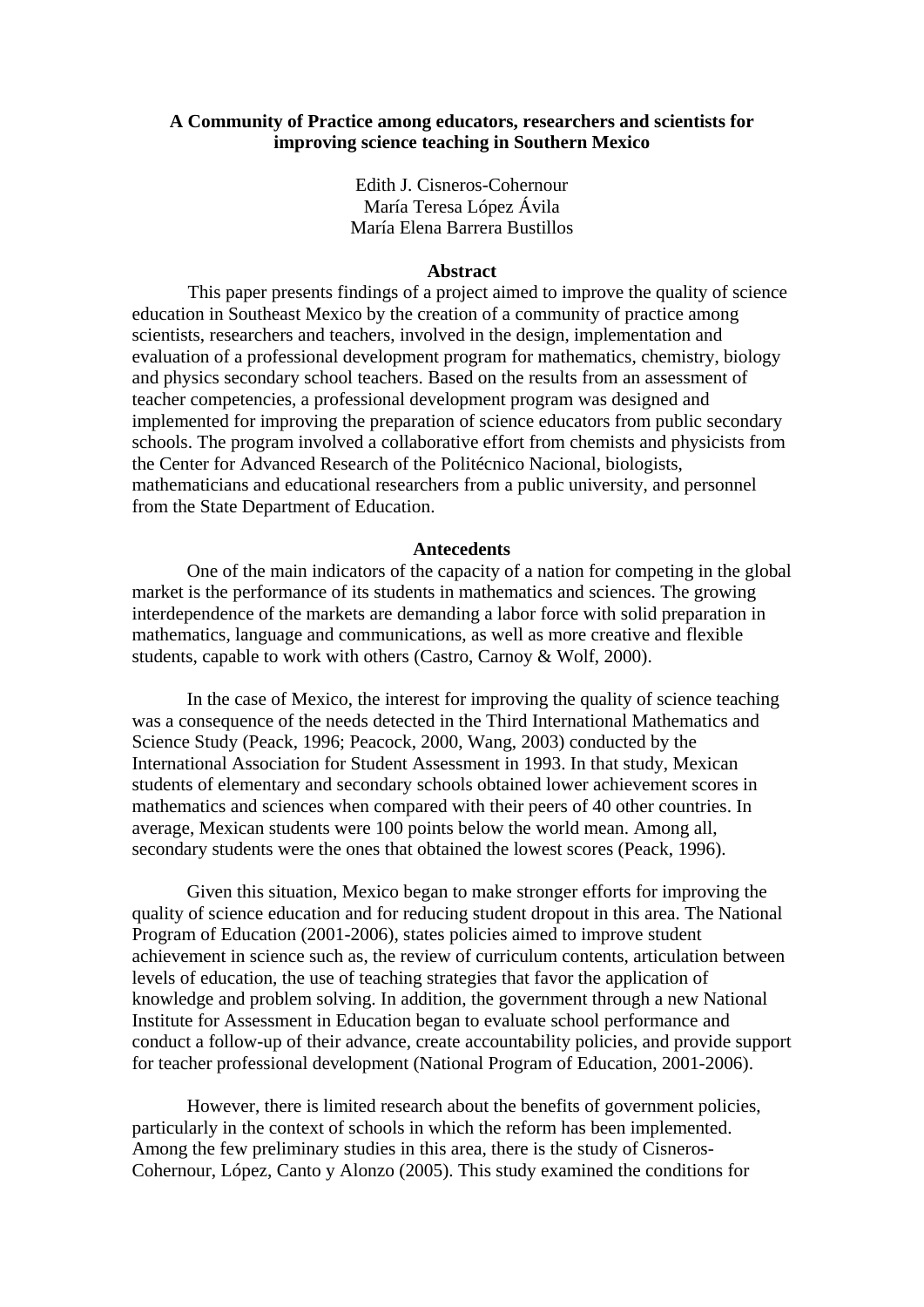science education in secondary schools, the challenges faced by different stakeholders, and the possible alternatives for improving the quality of teaching in the Southeast of Mexico. According to the results, secondary schools faced problems in four main areas:

- (a) Curriculum content and design. (Problems of curriculum coverage, sequence and design, limited resources for supporting the curriculum, lack of appropriate transition between educational levels)
- (b) Assessment of student learning (Assessment procedures do not match the constructivist approach promoted by the educational reform of 1993, problems with the new grading scale)
- (c) Student and family related factors (Increased divorce rates of parents related to problems in student behavior and discipline, drug addictions, teen-age pregnancy, alcoholism. In addition, lack of student prerequisite knowledge, critical thinking skills, and need for a better relationship between homeschool).
- (d) Teacher professional development (Most science teachers are hired on an hourly-basis and had limited opportunities of professional development. The best professional development activities were not available for these teachers, who lacked knowledge of the course content, teaching abilities, and skills for teaching teenagers.) Findings of the study also indicated the need for teachers to be involved in the design, implementation and assessment of professional development activities.

Professional development was selected by the researchers as the focus of this study because of its impact on student learning as well as the interest of the State Department of Education in this area.

# **Objectives or purposes**

This paper presents the findings of a project aimed to improve the quality of science education in Southeast Mexico by the creation of a community of practice among scientists, researchers and educators, involved in the design, implementation and evaluation of a professional development program for secondary school teachers of mathematics, chemistry, biology and physics in Yucatan.

## **Perspective(s) or theoretical framework**

This project uses the framework of Communities of Practice developed by Lave & Wenger (1991). This framework is being used in the development, implementation and evaluation of a professional development program for promoting innovation and improvement on science teaching among public secondary school science teachers in southern Mexico. Communities of practice are groups of people who share goals and common interests. They work with the same tools and express a common language. Through their common activities they share beliefs and values systems (Hammon-Kaarreemaa, 2002). This theoretical framework was selected because it promotes a constructivist approach for learning among community members and favors participation and active learning among teachers.

In virtue that the results of prior studies conducted in the Southeast of Mexico indicate that science teachers work less than four hours daily in each school and have to work in three or four schools to support themselves, it is essential to develop a model that is sensitive to the characteristics of these teachers and their working conditions, in order to involve them in professional development activities. The framework of communities of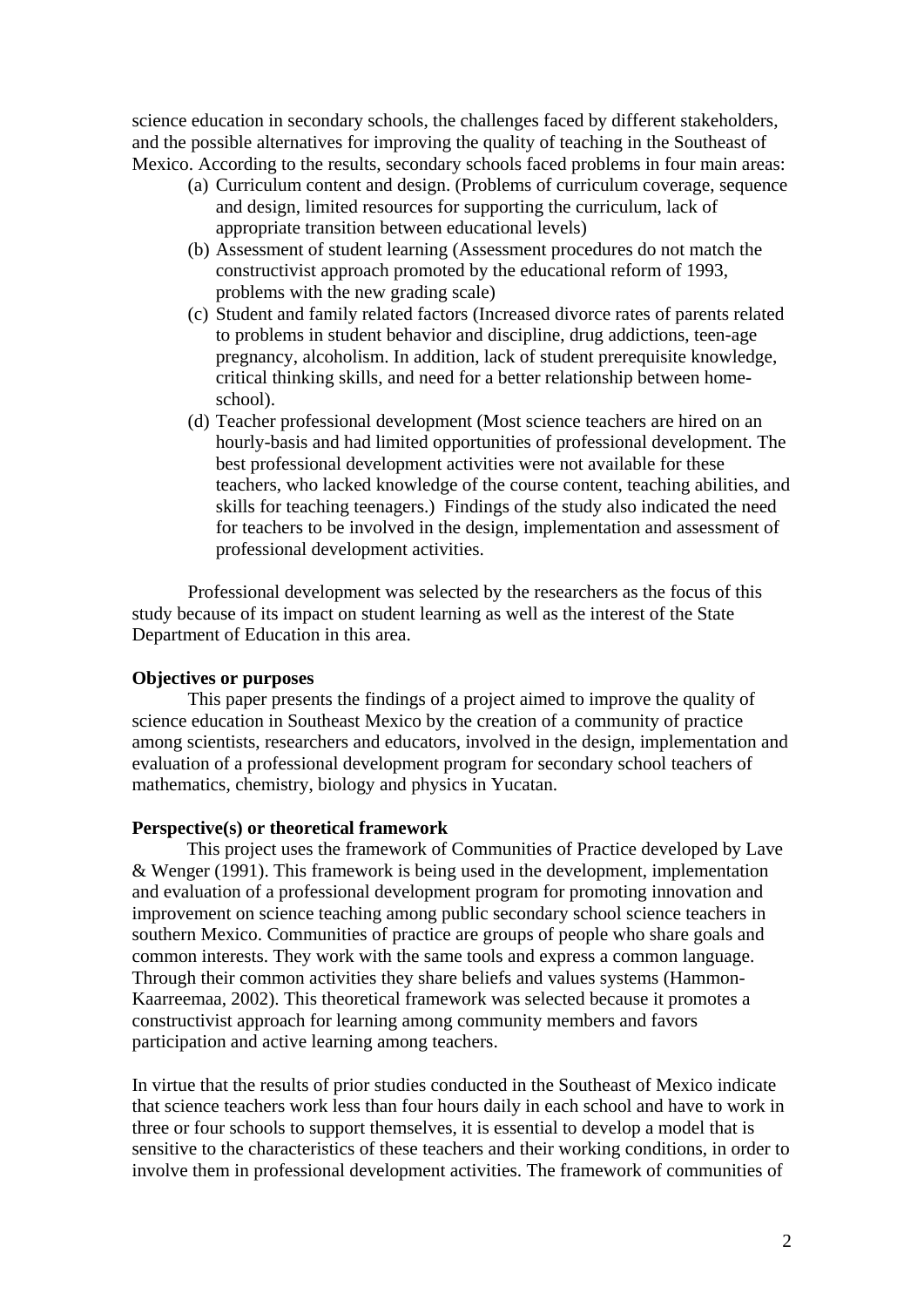practice is consistent with the needs of the instructors and has demonstrated to be effective in the creation and development of communities among health professionals (Lathlean & Le May, 2000), administrators (Plaskoff, Lilly y otros, 2003) and among researchers (Somekh & Pearson, 2002). During the creation of the community of practice teachers, researchers and scientists have been involved in (a) determining common aimes and needs of professional development; (b) identifying human capital for accomplishing the goals, (c) determining the nature and importance of the relationships among the teachers in the community and with the authorities of the Department of Education, parents, and other stakeholders in the teaching and learning process; (d) determining the relationships between the work of the community and the value of its activities.

## **Methods, techniques, or modes of inquiry**

The project involves five stages. In the first stage an assessment was conducted to determine the characteristics of teacher population and interest for participating in a community of practice. The second stage involved the assessment of teacher needs and interests for professional development. This assessment involved both secondary schools teachers and students of a sample of 37 schools in Yucatan. The findings of the needs assessment were to be used in the design, implementation and evaluation of professional development program aimed to promote teacher innovation, improve teacher's knowledge content as well as teaching skills. The third stage involved the design of the professional development program according to perceived needs and expectations of the community of teachers, scientists and researchers. The fourth stage involved the implementation of the program, followed by the fifth stage that included program evaluation and dissemination of evaluation results.

Data collection included multiple methods of inquiry, such as observations, surveys, document analysis, open ended interviews and focus groups. The use of multiple methods of data collection is one of the strengths of the study because it contributes to a deeper understanding of the issues and provides an opportunity for triangulation.

## **Results and/or conclusions/point of view**

First, researcher involved main stakeholders to assess the possibility of building the community of practice. After involving main stakeholders, the researchers conducted an assessment of teacher competencies about knowledge content and teaching skills. Findings of this assessment indicate that:

- There is a gender balance among instructors, 50% are women and 50% are males
- Most teachers have more than 20 years of teaching experience. Only 5.3% has between 36 and 45 years of teaching experience.
- 83 % of the instructors have a bachelor degree, only 17% have a master degree.
- 74.5% of the instructors work in more than one school. The majority of these instructors work as teachers in their second job (91.4%), although some are administrators (8.5%).
- According to the findings teachers indicated to need more preparation on innovative teaching strategies for teaching science (74.5%); development of teaching materials (67%), and learning how to work with other instructors in the design of strategies for improving their teaching (45.7%).
- Instructors indicated less interest in receiving preparation on research competencies (27.7%), and being involved in the design of strategies for continuing education and reflective practice (22.3%).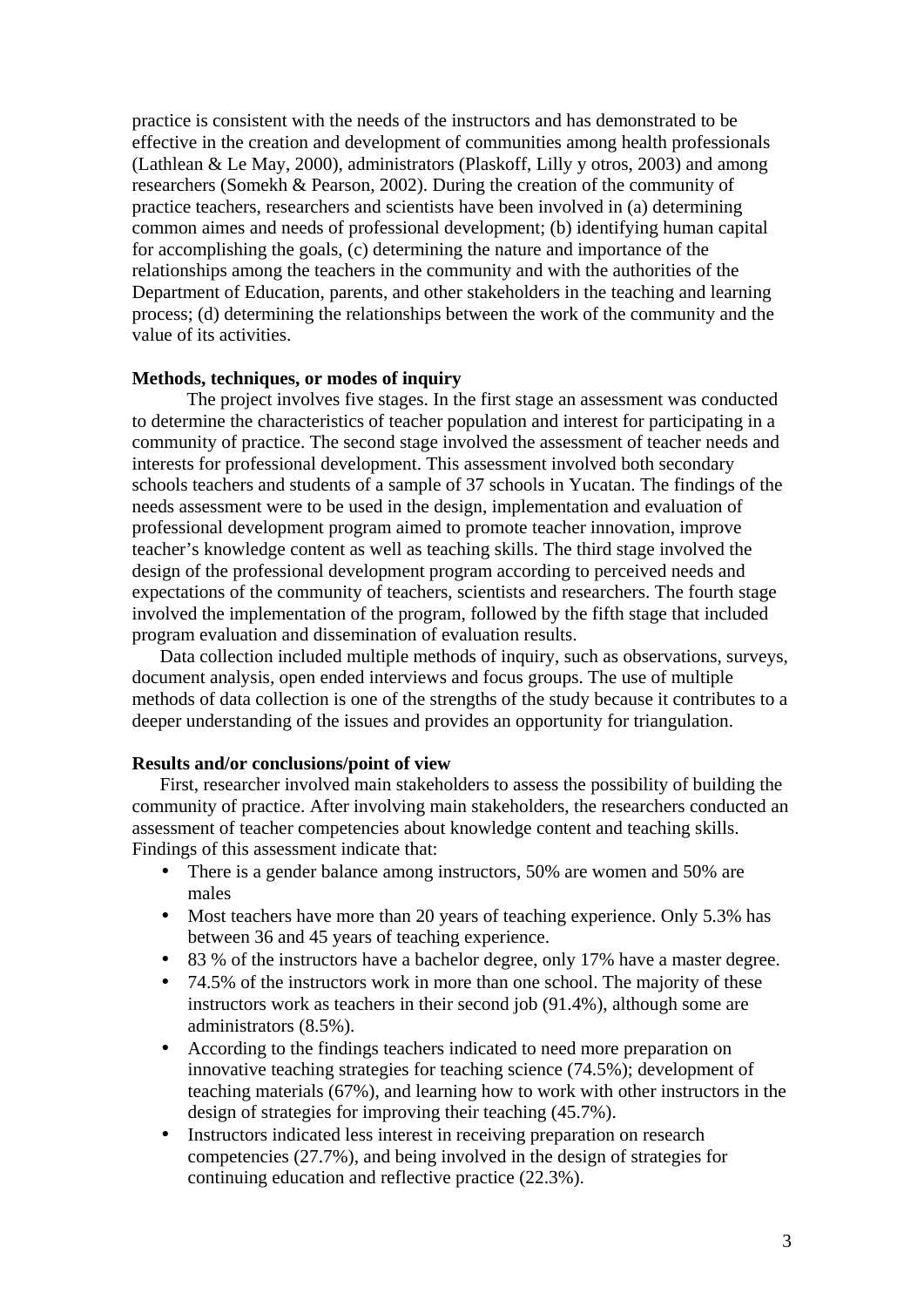• In addition, the assessment found that all teachers need to be prepared in all content areas included in the school curriculum for mathematics, physics, chemistry and biology. The topics in which most teachers indicated they need preparation and information are the following:

| Physics                                                                                                                                                                                                                                                                                                                                                                               | Chemistry                                                                                                                                                                                                                                                                                                    |
|---------------------------------------------------------------------------------------------------------------------------------------------------------------------------------------------------------------------------------------------------------------------------------------------------------------------------------------------------------------------------------------|--------------------------------------------------------------------------------------------------------------------------------------------------------------------------------------------------------------------------------------------------------------------------------------------------------------|
| Knowledge about the structure of<br>the matter $(75%)$<br>Electricity and magnetism (66 %)<br>Measurement and experimentation<br>٠<br>$(66.7\%)$<br>Systematic observation (66.7%)<br>٠<br>Newton Laws (76-8%)<br>٠<br>Energy (76-9%)<br>٠<br>Force, area and pressure of fluids<br>٠<br>$(84.5\%)$<br>Electric interaction (76.7%)<br>$\bullet$<br>Electromagnetic radiation (76.9%) | Atoms and molecules (68.8%)<br>$\bullet$<br>Reactions and decomposition<br>$(62.5\%)$<br>Atomic weight (62.5%)<br>$\bullet$<br>Synthesis reactions (62.5%)<br>$\bullet$<br>Acidity (88.9%)<br>$\bullet$<br>Products from Petroleum (88.9%)<br>٠                                                              |
| <b>Biology</b><br>Nucleus and cell division (53.8%)<br>٠<br>Heritage Laws (75%)<br>Growth, puberty, conception<br>$(53.8\%)$<br>Sexually transmitted diseases<br>$(53.8\%)$<br>Chromosomes and genes (54%)<br>Human genetics (55%)                                                                                                                                                    | Mathematics<br>Construction of models (72.7%)<br>Negative and positive numbers<br>$(63.6\%)$<br>Operations and use of parenthesis<br>in arithmetic $(63.6\%)$<br>Probability (55%)<br>$\bullet$<br>Tree diagrams (63.7%)<br>٠<br>Functions (78%)<br>$\bullet$<br>Simulations and schema of<br>Bernulli (78%) |

As the former study conducted by Cisneros et al (2005), shows that teachers needed preparation in content knowledge, teaching skills and how to educate adolescents. It was also found that the professional development program was a perceived need for all teachers who wanted to be involved in its planning, development and evaluation.

In addition, a survey to 5000 secondary school students at the participant schools indicated that students perceive science courses as complex and difficult (30%). They also feel science instructors do not know how to teach science (50%), they are not patient and understanding of student needs (14%). In addition, students indicated that one of the factors that affect science teaching is other students who do not pay attention during classes and distract others from learning (30%). Moreover, schools lack science materials and laboratories (12%)

Based on the findings, researchers worked in the design of a professional development program taking into consideration teacher needs and interests. The development of the program involved scientists from the Center for Advanced Studies of the Politécnico Nacional, and another university research center, authorities from the State Department of Education, researchers of the college of Education from the main public university in the Southeast of Mexico, and secondary school teachers. The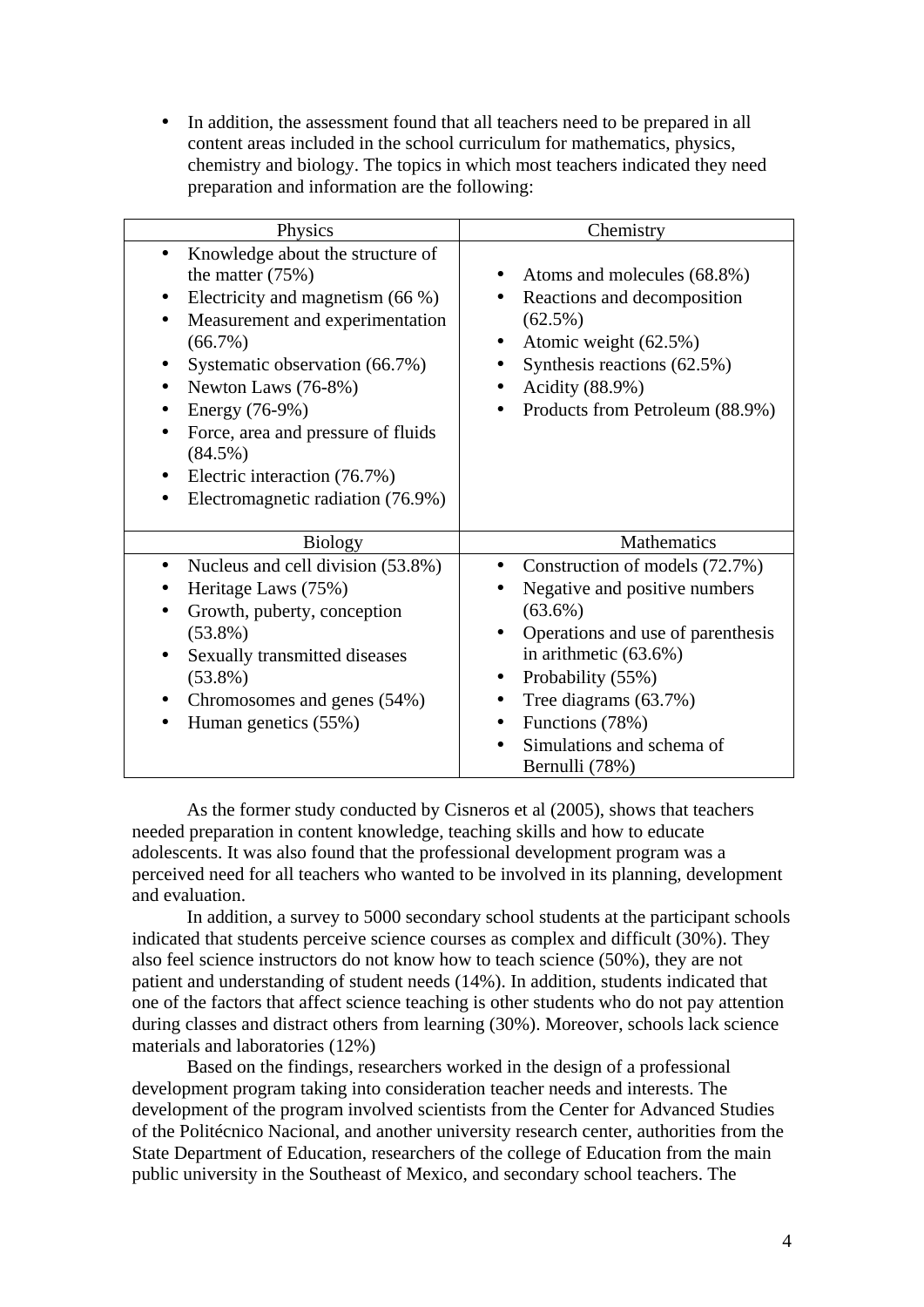professional development program used inquiry based teaching and resulted in all participants modifying their classroom planning and materials for teaching science. At this stage, the program has been completed and it is in the process of being evaluated. In addition, the researchers are preparing a conference for teaching innovation in science in which the instructors will share with other instructors their learning experiences and newly acquired skills.

## **Educational or scientific importance of the study**.

The study is providing needed professional development to secondary school science educators in the southeast of Mexico. As a result of the project, instructors will improve their knowledge and skills, the sharing of experience with other teachers and with exemplary teachers of science, as well as the creation of a community of science educators. The study also contributes to teacher development by implementing an innovative program designed to address teacher needs as identified in the need assessment process. By involving instructors in the design, implementation and evaluation of the program, there is a higher possibility that they will use in their practice their new designed materials and acquired skills.

By using the framework of communities of Practice (Wenger, 1998), a framework from Organizational Learning in the development of the professional development program and its evaluation, the study constitutes an innovation since the limited use of this framework in educational settings, particularly in Latin America.

## **References**

- Castro, C de Moura; Carnoy, M & Wolff, L. (2000) Secondary Schools and the Transition To Work in Latin America and the Caribbean. Sustainable Development Department Technical Papers Series. ERIC\_NO: ED474307.
- Cisneros-Cohernour, et al (2005) La enseñanza de las ciencias en Yucatán: Identificando cuestiones críticas para el mejoramiento de la enseñanza y la evaluación del aprendizaje. Informe de investigación no publicado.
- Hammon-Kaarremaa, K. (2002). Supporting faculty communities of practice using collaborative technologies. Tesis doctoral no publicada.
- Lave, J. & Wenger, E. (1991). Situated learning: Legitimate peripheral participation. New York, NY: Cambridge University Press.
- Lathlean, J., & Le May, A. (2002). Communities of practice: an opportunity for interagency working. Journal of Clinical Nursing, 11: 394-398
- Peña, S. y Salazar, A. (2004). Estudio de Necesidades de Desarrollo Profesional de profesores de ciencias en escuelas secundarias de Yucatán. Tesis de licenciatura no publicada. Universidad Autónoma de Yucatán.
- Peacock, (2000) The impact of educational research. Australian Department of Education
- Plaskoff, J., Lilly, E., at al. (2003). Creating a community culture at Eli Lilly: How the scientific communications CoP improved the organization, KM Review, 5, (6)
- Secretaría de Educación Pública (2001) Programa Nacional de Educación 2001-2006. México, DF: Autor.
- Somekh, B., & Pearson, M. (2002). Intercultural learning arising from Pan-European collaboration: A community of practice with a ?hole in the middle.? British Educational Research Journal, 28 (4).